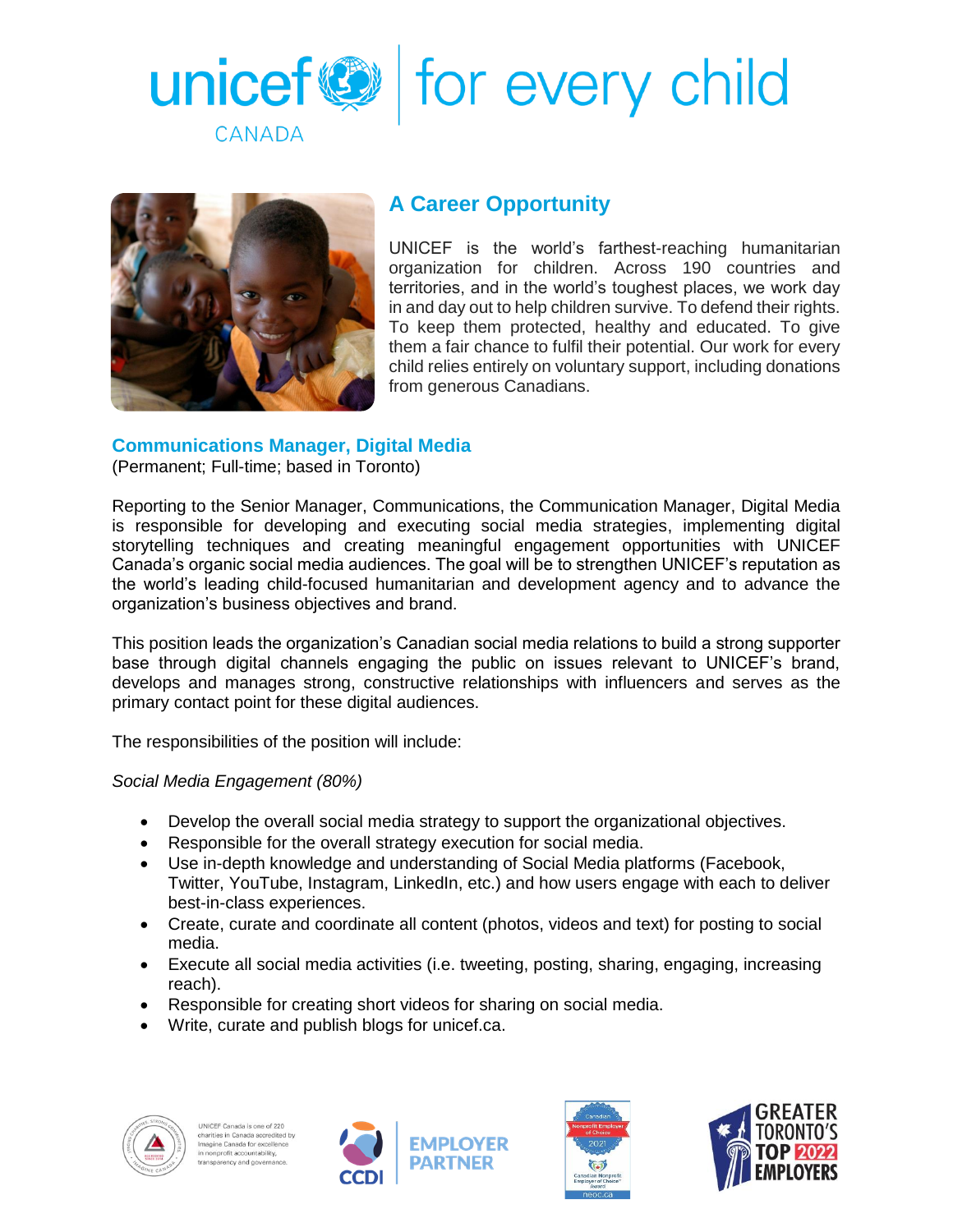

- Working with internal stakeholders, create social media campaigns and support to meet objectives including brand positioning, media coverage, lead generation, supporter engagement, revenue generation and advocacy.
- Knowledgeable of principles of SEO including keyword research and implements Social Media SEO tactics.
- Proactively introduce new ideas and initiatives while staying current on emerging trends.
- Build relationships with UNICEF Canada audiences through conversation and active listening.
- Cultivate and steward relationships with influencers, partners and ambassadors as appropriate to increase digital reach and influence.
- Set key performance indicators, monitor effective benchmarks for measurement of social media efforts. Analyze, review and report on effectiveness of campaigns to maximize results and make recommendations for future campaigns.
- Contribute to a presidential positioning strategy for the President and CEO.
- Work with social media tools, i.e. HootSuite (or similar), Google Analytics, etc.
- Monitor, analyze and report on data analytics related to social media, including audience metrics.
- Monitor social networks for potential risks or opportunities.

## *Communications Support (20%)*

- Write materials to support the communications and marketing team, including, but not limited to, website content, blogs, op-eds, donor reports, press materials and donor emails.
- Provide support to UNICEF's media relations outreach, as needed, for various activities, report launches, events and emergencies.

The ideal candidate will have:

- A post secondary degree, college diploma, or equivalent years' work experience in communications, journalism, new media or related field.
- A minimum of four (4) to five (5) years' of progressive digital communications experience in a complex environment.
- A passion for social media, technology and the online space.
- Strong project management, analytical and organizational skills.
- Exceptional oral and written communications skills with attention to details, including editing skills.
- The ability to organize and present information in clear and persuasive formats to tell an engaging story by being a creative communicator.
- Demonstrated success executing and measuring successful earned social media campaigns.
- Advanced knowledge and usage of social media platforms and monitoring tools.
- Strong organizational skills, with attention to detail and quality while meeting deadlines and multitasking in a fast-paced, dynamic environment.